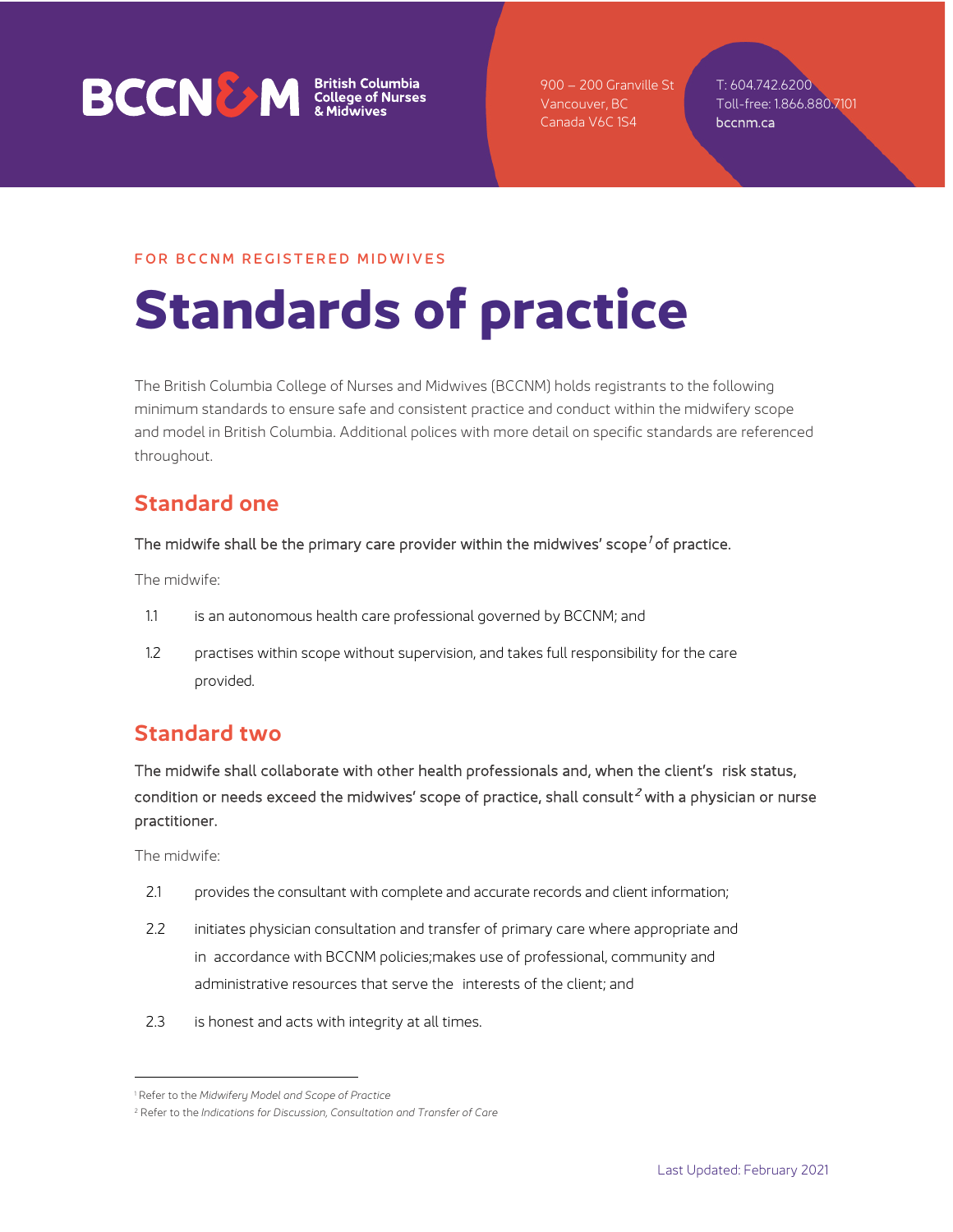#### **Standard three**

If primary care is transferred to a physician, the midwife may continue to counsel, support and advise $3$  the client.

The midwife:

- 3.1 in a supportive care role, shall work cooperatively within the midwife's scope of practice with the primary care team;
- 3.2 documents clearly in the medical record when a transfer of care has taken place; and
- 3.3 provides supportive and/or primary care after the birth.

# **Standard four**

#### The midwife shall work in partnership with the client recognising individual and shared responsibilities.

The midwife:

- 4.1 develops a plan for care together with the client;
- 4.2 discusses the philosophy and scope of midwifery care with the client;
- 4.3 involves the client's family accordingly;
- 4.4 respects the client's value system; and
- 4.5 practises in a culturally safe and competent manner.

# **Standard five**

#### The midwife shall uphold the client's right to informed choice<sup>[4](#page-1-0)</sup> and consent.

- 5.1 shares relevant information with clients in a non-authoritarian, cooperative manner;
- 5.2 recognizes the client as the primary decision maker in their care;
- 5.3 encourages clients to actively participate in care and to make informed choices;
- 5.4 advocates for clients within their scope;
- 5.5 respects the client's right to accept or decline treatments or procedures; and
- 5.6 advises the client of their professional standards and recommendations with respect to safe care.

<sup>3</sup> Refer to the *Policy on Supportive Care*

<span id="page-1-0"></span><sup>4</sup> Refer to the *Policy on Informed Choice*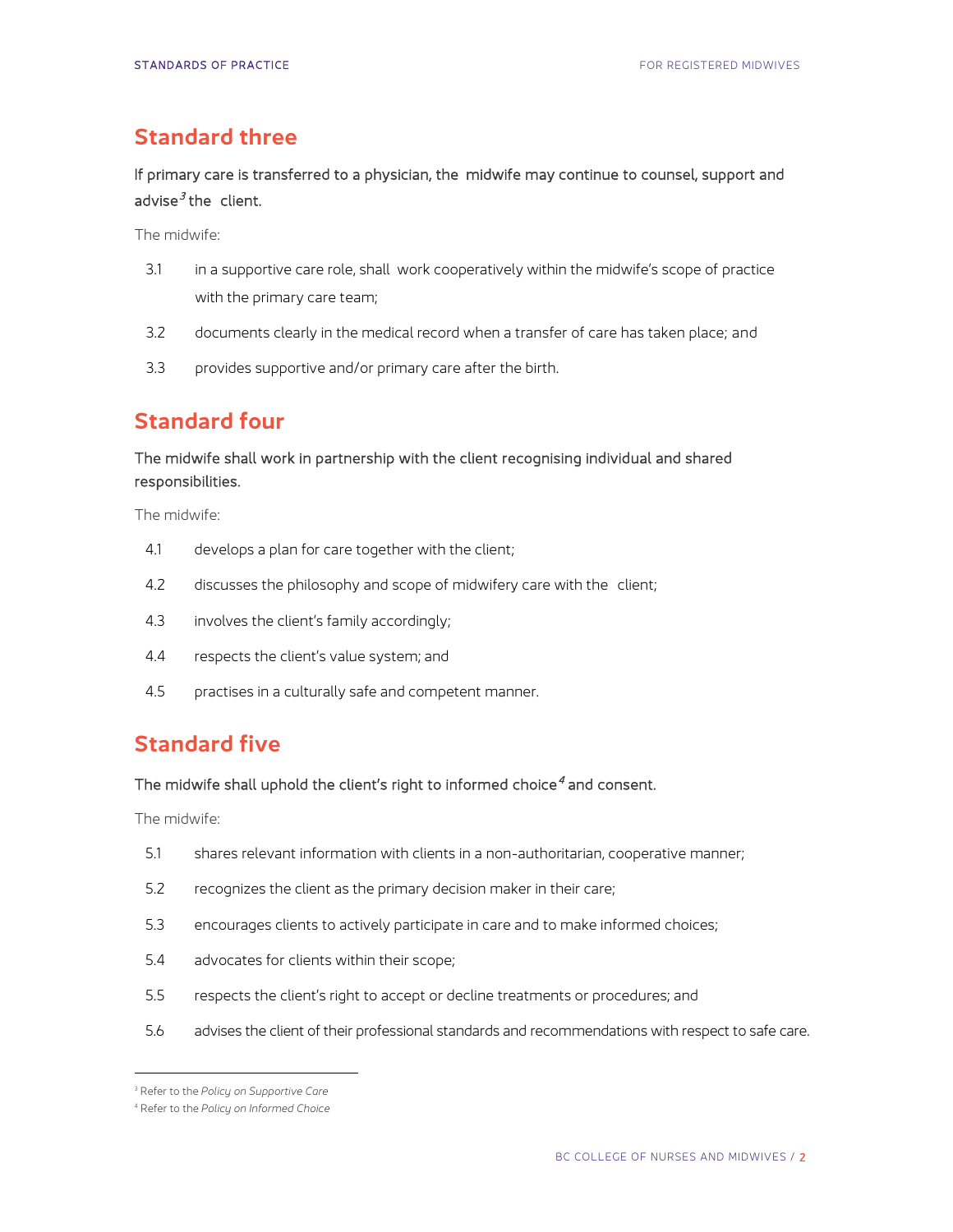## **Standard six**

#### The midwife shall provide continuity of care to the client.

The midwife:

- 6.1 beta provides comprehensive care during pregnancy, labour, birth, and postpartum<sup>[5](#page-2-0)</sup>;
- 6.2 either individually or within an established group, provides care with 24 hour on-call availability;
- 6.3 either individually or within an established group, maintains a coordinated approach to clinical practice consistent with BCCNM's *Philosophy of Care*;
- [6](#page-2-1).4 ensures, within reason, that no more than four<sup>6</sup> primary care providers known to the client provide them with care during their pregnancy, and throughout labour, birth, and postpartum;
- 6.5 informs every client early in care of their on-call schedule and how care is organized and provided within their practice; and
- 6.6 endeavours to develop a relationship of therapeutic trust with each client.

# **Standard seven**

#### The midwife shall respect the client's right to make informed choices about the setting for birth<sup>7</sup> and shall provide care in all appropriate settings.

- 7.1 provides the client with the required information as the clinical situation evolves, including that related to safety, to make an informed choice about appropriate settings in which to give birth;
- 7.2 provides care in a variety of settings including hospitals, homes and alternate community-based locations<sup>[8](#page-2-2)</sup>;
- 7.3 ensures a safe environment in which to give birth; and
- 7.4 notifies the appropriate agencies when any safety concerns arise.

<span id="page-2-0"></span><sup>5</sup> Unless registered as Temporary (limited scope) or receives an exemption per the *Policy on Alternate Practice Arrangements*

<span id="page-2-1"></span><sup>6</sup> Exemptions allowable per *Policy on Alternate Practice Arrangements*

<sup>7</sup> Refer to the *Policy on Hospital Privileges*

<span id="page-2-2"></span><sup>8</sup> Exemptions allowable as per the *Policy on Alternative Practice Arrangements*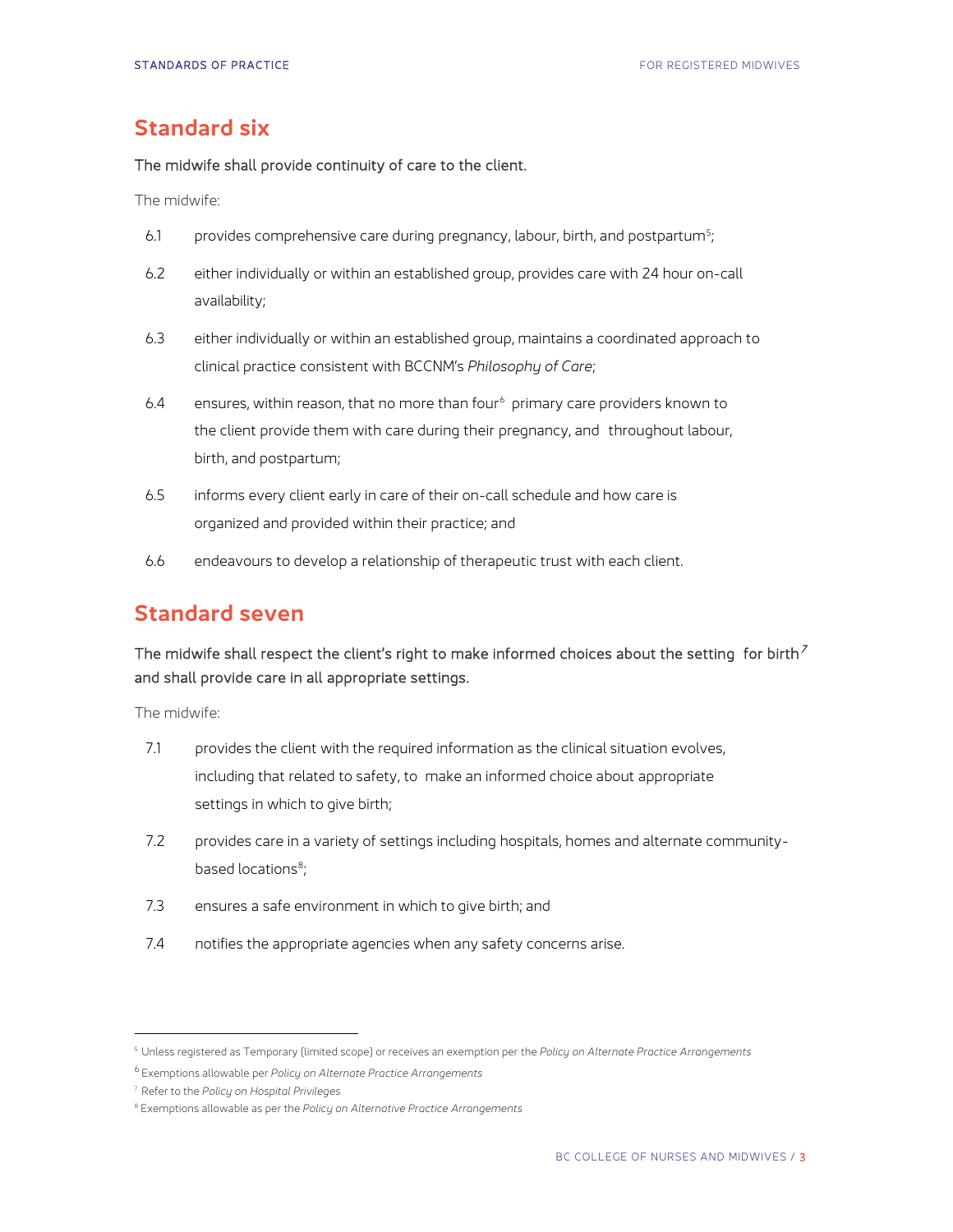## **Standard eight**

The midwife shall ensure, within reason, that a second midwife or qualified second birth attendant  $9$  assists at every birth.

The midwife:

- 8.1 ensures that the qualified second birth attendant assisting at an out-of-hospital birth is annually certified in neonatal resuscitation, currently certified in cardiopulmonary resuscitation and in good standing with their regulatory/licensing body where applicable; and
- 8.2 informs the client of the arrangements for a second midwife or qualified second birth attendant at every birth.

## **Standard nine**

#### The midwife shall ensure that no act or omission places the client at unnecessary risk.

The midwife:

- 9.1 uses their knowledge, skills and judgement as well as local policies and protocols to plan and implement care;
- 9.2 provides on-going assessment and modifies planned care as required;
- 9.3 responds promptly and appropriately to emergency situations;
- 9.4 maintains access to appropriate equipment and supplies;
- 9.5 refers to another appropriate practitioner when their ability to practise safely is mentally or physically impaired; and
- 9.6 adheres to best practices related to infection prevention and control at all times.

#### **Standard ten**

#### The midwife shall maintain complete and accurate health care records<sup>[10](#page-3-1)</sup>.

- 10.1 uses records that facilitate accurate communication of information to and from consultants and institutions;
- 10.2 reviews and updates records at each clinical contact with the client;

<span id="page-3-0"></span><sup>9</sup> Refer to the *Policy for Second Birth Attendants*

<span id="page-3-1"></span><sup>10</sup> Refer to the *Policy on Record Content*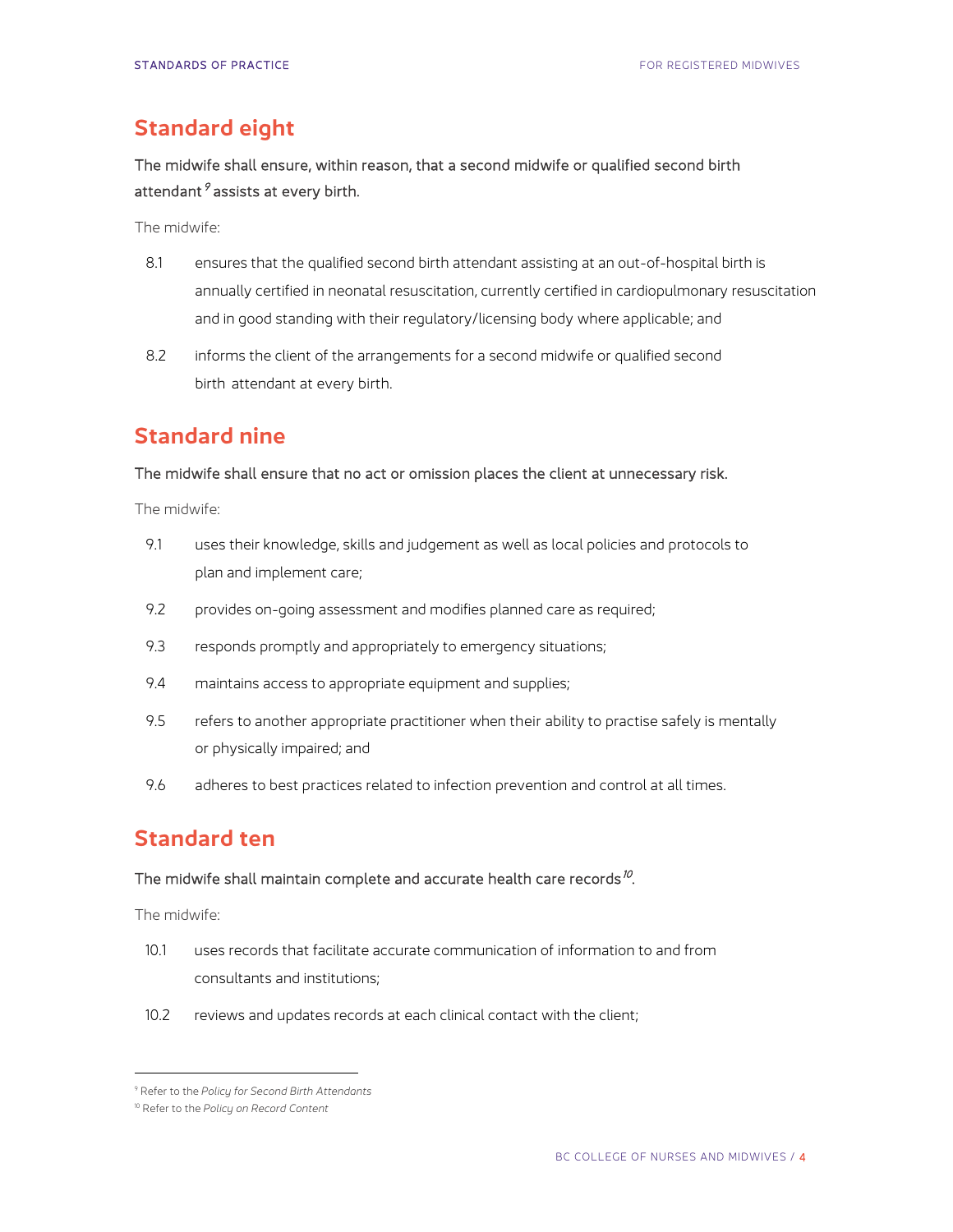- 10.3 ensures prompt review and entry of screening and diagnostic test results, treatments and consultations into health care records;
- 10.4 ensures that records are legible, signed and dated;
- 10.5 documents decisions and professional actions;
- 10.6 documents informed choice discussions and recommendations;
- 10.7 documents errors, incidents and complaints, reports to the appropriate authorities and initiates restorative actions;
- 10.8 documents contemporaneously; and
- 10.9 refers to part 7 of the BCCNM Bylaws for additional requirements regarding client records.

#### **Standard eleven**

The midwife shall ensure confidentiality of information<sup> $n$ </sup> except with the client's consent, or as required to be disclosed by law, or in extraordinary circumstances where the failure to disclose will result in immediate and grave harm to the client.

The midwife:

- 11.1 maintains, stores and disposes of records in accordance with the law; and
- 11.2 maintains, stores and disposes of records in a manner that protects the confidentiality of information.

#### **Standard twelve**

The midwife shall be accountable to the client, the midwifery profession and the public for safe, competent and ethical care.

- 12.1 assumes responsibility for all care provided;
- 12.2 ensures that the results from all tests, treatments, consultations and referrals are followed up and acted upon in a timely manner;
- 12.3 never abandons a client in labour;
- 12.4 conducts themselves professionally and with integrity at all times, and never in a way that puts the profession of midwifery in disrepute;

<span id="page-4-0"></span><sup>11</sup> Refer to the *Policy on Record Keeping, Storage and Retention*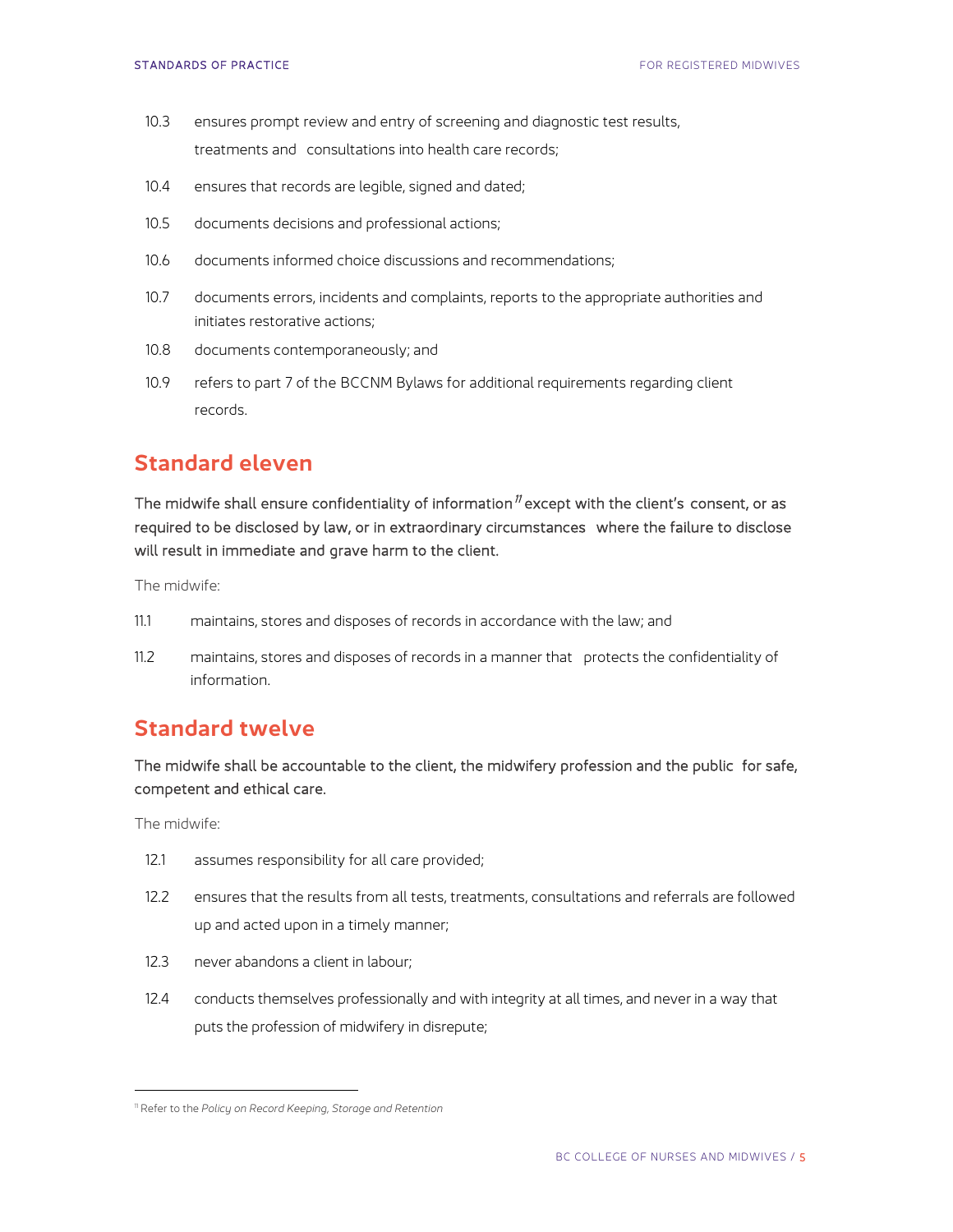- 12.5 disclosures appropriate information to the client related to any harm or injury they experience while receiving midwifery care;
- 12.6 informs the client as to complaint and review procedures established under the *Act* and the Bylaws;
- 12.7 participates in mortality and morbidity reporting and review processes as required by institutional policies and BCCNM; and
- 12.8 complies with the quality assurance program as established by BCCNM.

### **Standard thirteen**

#### The midwife shall participate in ongoing education and evaluation of self, colleagues, and the community.

The midwife:

- 13.1 involves the client in evaluating midwifery practice and integrates the results of evaluation into practice;
- 13.2 adjusts clinical practice after review of current literature and appropriate education or training;
- 13.3 shares knowledge with colleagues and students and assists in developing mechanisms to promote this sharing; and
- 13.4 maintains current knowledge of academic and professional research based on developments that are directly related to midwifery practice.

## **Standard fourteen**

The midwife shall critically assess research findings for use in practice and shall support research activities.

- 14.1 complies with bylaw 84 when engaged in any research activities;
- 14.2 identifies areas for research, shares research findings and incorporates these appropriately into practice; and
- 14.3 ensures that the research in which midwives participate meets acceptable standards of research methodology and design, and is consistent with BCCNM's *Code of Ethics*.